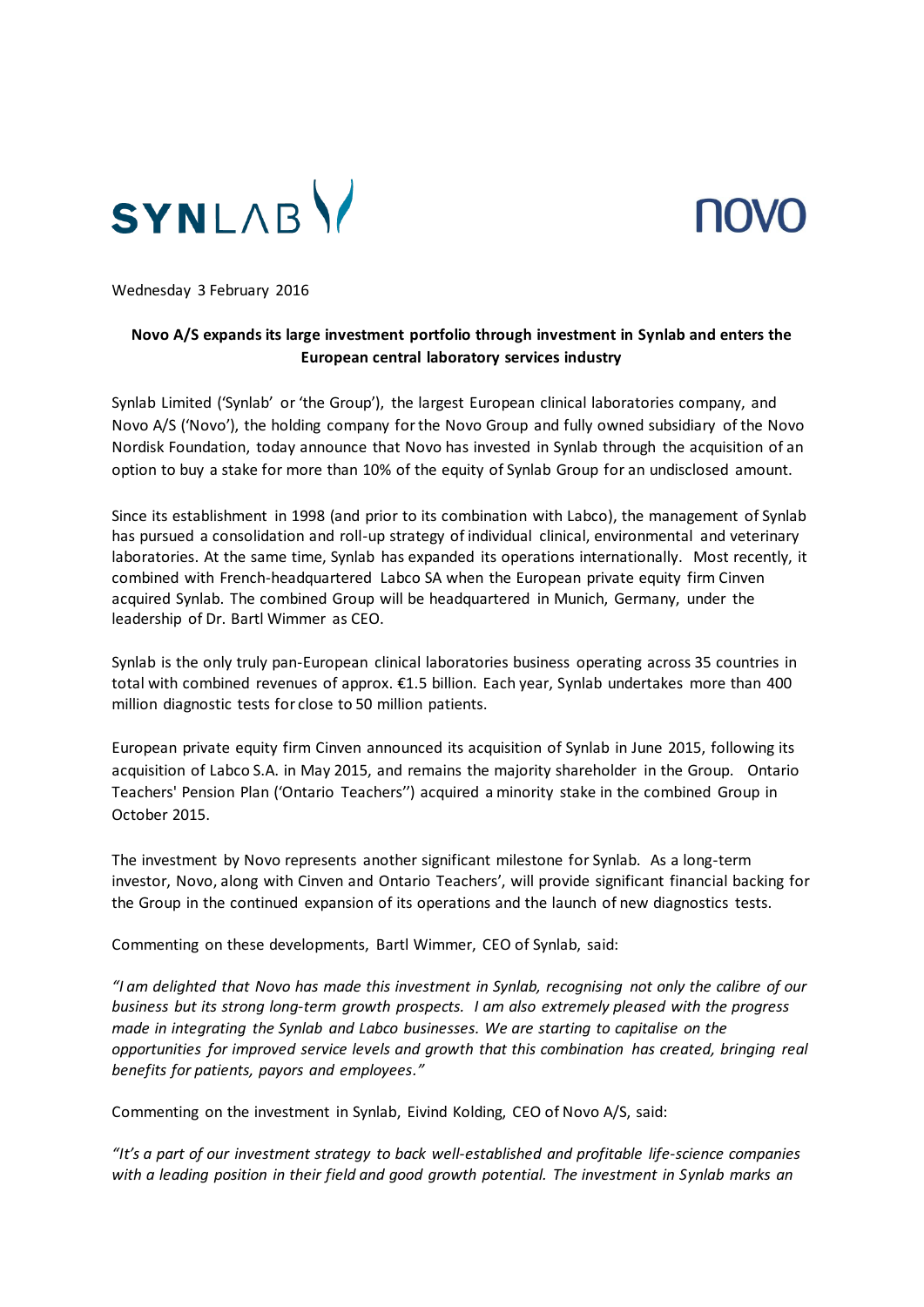*exciting expansion of the industries in which Novo now invests, which now also includes interests in full-service companies within life science."* 

Providing further details on its investment in Synlab, Michael Shalmi, Head of Large Investment, Novo A/S, said:

*"Novo is a long-term investor and we are very excited about the prospects for our investment in Synlab given the growth dynamics of the European clinical diagnostics sector and the high quality of Synlab operations."*

*"Our investment in Synlab underscores our interest in supporting the advancement of medicine and improved patient health. Together with Cinven and Ontario Teachers', we look forward to supporting the continued development and growth of the Group in the coming years, in line with the exciting business plan presented by the strong management team of Synlab, led by Dr. Wimmer", he continued.*

Completion of the investment by Novo is subject to customary regulatory approval. Further details of the transaction will not be disclosed.

Advisors on the transaction included: (advising Novo) – FIH Partners, Kromann Reumert, and PwC. (Advising Cinven) – Clifford Chance and Deloitte.

- Ends -

### **For more information:**

| Novo A/S                       | + 45 (0) 30 674 785              |
|--------------------------------|----------------------------------|
| Michael Shalmi                 | mish@novo.dk                     |
|                                |                                  |
| Synlab                         | +49 (0) 69 9203 7183             |
| Daniel Herbert, FTI Consulting | Daniel.Herbert@fticonsulting.com |
|                                |                                  |
| <b>Cinven</b>                  | +44 (0) 207 661 3325             |
| Vanessa Maydon                 | Vanessa.maydon@cinven.com        |
|                                |                                  |

#### **Notes to Editors**

### **About Synlab Group**

- Synlab Group is the market leader in laboratory services in Europe. Synlab offers a full range of innovative and reliable medical diagnostics for patients, practising doctors, clinics and the pharmaceutical industry.
- Providing the leading level of service within the industry, Synlab is the partner of choice for healthcare professionals. 13,000 employees carry out more than 400 million laboratory tests per year, achieving sales revenues of approx. EUR 1.5 billion.
- Synlab operates in 35 countries across four continents and is constantly expanding its geographic footprint.
- More information can be found o[n www.synlab.com.](http://www.synlab.com/)